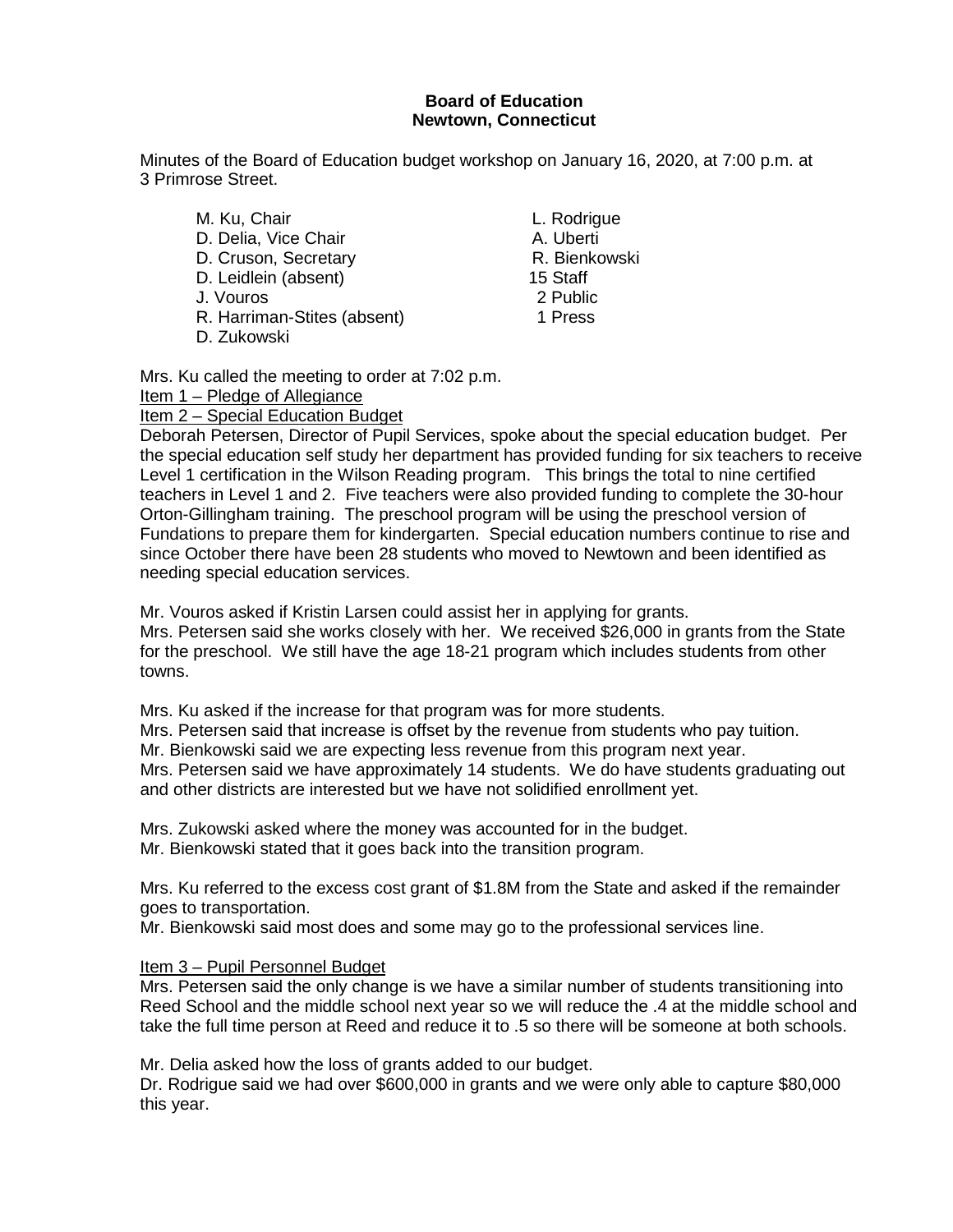#### Item 4 – Health Budget

Mrs. Anne Dalton, Head Nurse, said the nursing offices remain very busy. There has been an influx of medically complex students including diabetics. The nurses will get the professional development they need.

Mr. Delia thanked Mrs. Dalton and her staff as they make a tremendous impact on the community and children.

Mrs. Zukowski asked if the nurses were aware of health issues like anaphylaxis and the like. Mrs. Dalton said they were and there is always ongoing training.

#### Item 5 – Newtown High School Budget

Dr. Kim Longobucco, thanked everyone for supporting the work being done at Newtown High School including the first year of SEL with the freshmen. She spoke about the various programs at the high school which included 66 clubs and activities as well as a mindfulness room used by students and staff. There are 385 juniors in first year of their Capstone journey. We also expect to provide one on one chromebooks for our freshmen next year. Sat scores improved and moved us to sixth in DRG B. AP exam participation is rising. We have few budget requests for next year. We are requesting a new tuba and lacrosse goals. The Assistant Athletic Director position was removed and we would like to add the position of site supervisor at the cost of a head coach which will be divided up over three seasons. We asked for an in-school suspension tutor who will provide a better structure for our students. With the decline in enrollment we proposed to reduce the 1.0 assistant principal position, a 1.0 world language teacher, and the .60 English teacher.

Mrs. Zukowski inquired about the span between sections per teacher.

Dr. Longobucco said that every full time teacher teaches five classes. A full schedule is 30 teaching periods in an eight day cycle.

Mr. Vouros asked if this will have any impact on increasing class size for the incoming eighth graders.

Dr. Longobucco said it would not because we are graduating more seniors than the number of incoming eighth graders.

Mrs. Zukowski said the high school is expected to drop to 1,200 students and asked if there was a plan when that happens.

Dr. Longobucco stated that we will be using a 1.4 FTE position to implement the Capstone Project. We are also looking at ways to make interdisciplinary courses between departments. Mrs. Zukowski asked if her plan could be shared with the Board.

Dr. Longobucco would provide that.

Mrs. Ku said that information would fit into the overall plan of using space which is an ongoing conversation and not necessarily part of the budget talks.

Mr. Cruson said some information would be good to know

Mr. Delia asked if there was a plan to protect chromebooks.

Dr. Longobucco was looking at options.

Mr. Delia asked if teachers will be provided with a supervisory program to see how students are using them in class.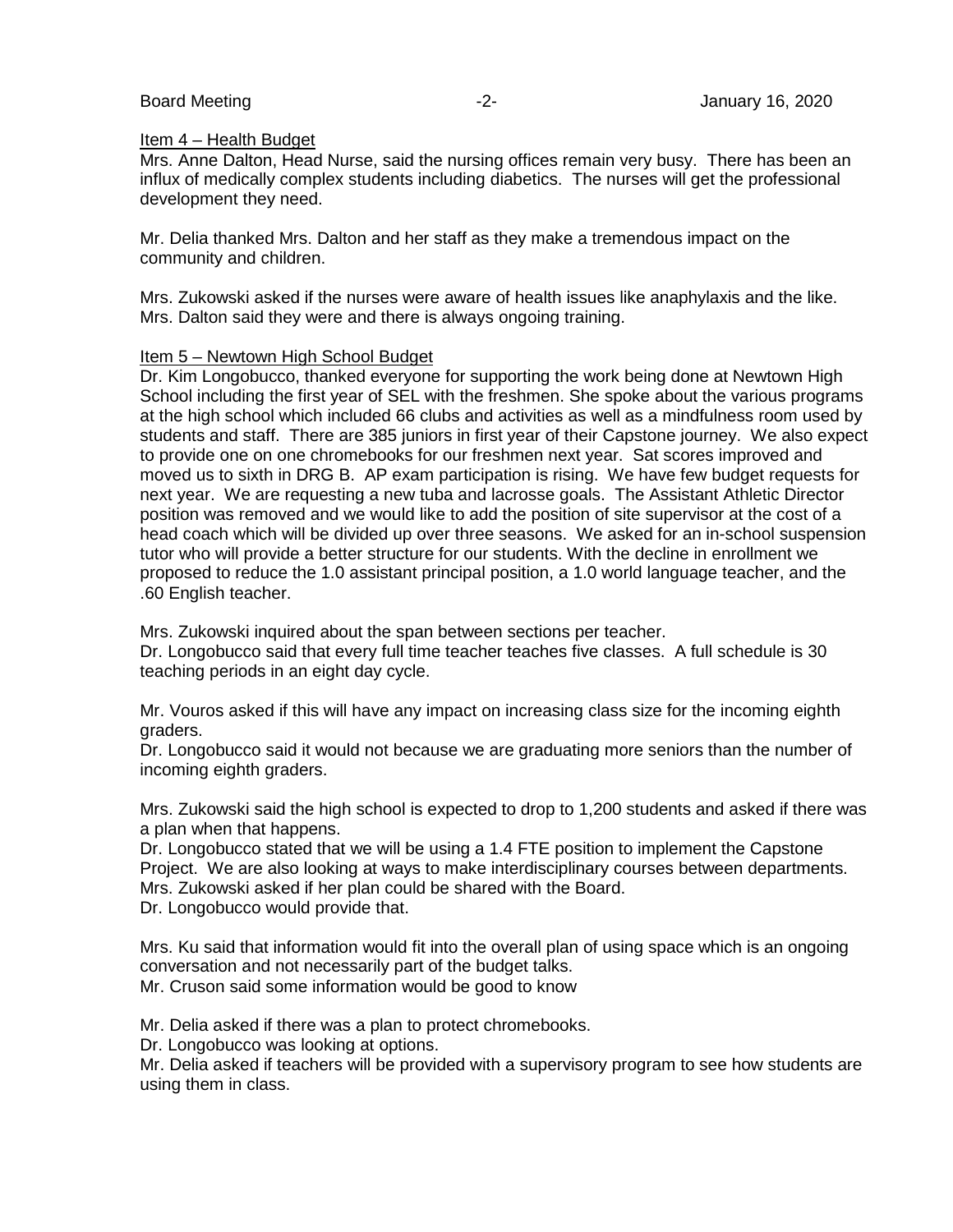Dr. Longobucco said we are doing that now with Google Classroom. We can see where students have gone and we can put on parameters.

Mrs. Zukowski referred to the section on funding for extracurriculars. Page 125 lists stipends but no documentation for costs like revenue. The table on page 124 had no transportation allocated for activities.

Dr. Longobucco said the stipend positons are not all clubs and activities which do not have transportation needs and are funded by parents. The marching band is funded elsewhere. Many clubs are self-running and operate afterschool.

Mrs. Zukowski said the marching band is extracurricular and asked where it would be in the budget book.

Dr. Longobucco said there are pay to participate fees for band. We approved money to reduce the pay to participate fees which is in the music section of the budget. The band is on page 112 under contracted services.

Mr. Bienkowski said student transportation is hefty because of the trips they take. Mrs. Zukowski said it makes more sense to put all extracurriculars in one section and also nice to see the quantification of pay to play for the district and parents.

Dr. Rodrigue said the marching band is run by the booster club so it is not truly extracurricular. Dr. Longobucco has the play to participate numbers. Mrs. Zukowski requested to see them.

Mr. Delia agreed that if it's not extracurriclular he wanted to understand it more clearly. Dr. Longobucco said the band pays for instructors, music costs and is a similar structure to athletics.

Mrs. Zukowski felt that unified sports should have its own bonafide table. Dr. Longobucco said it's on page 128 listed in girls and boys.

Mr. Delia asked Mr. Memoli about the site supervisor.

Mr. Memoli said one supervisor would take care of the fall, winter and spring sports. This is seen in many districts and would be beneficial.

Dr. Longobucco stated we were paying someone now game by game.

Mr. Cruson asked how the restructured pay to play fees were working out.

Mr. Memoli said it seems to be working well.

Dr. Longobucco said families appreciate the level cost with children in multiple sports.

Mrs. Ku asked how the declining enrollment will affect our sports program.

Mr. Memoli said we have a lot of programs in the seasons and we don't make cuts. He is hopeful the program will remain as it is.

#### Item 6 – Curriculum Budget

Mrs. Uberti presented her budget and explained that all of our work is derived from the strategic plan related to objective one which is "Each student will develop and consistently demonstrate college, career, and global readiness skills in problem-solving, critical and creative thinking, collaboration, and written and verbal communication." When starting in July she completed a number of action steps as part of her entry plan One was hiring the Director of Teaching and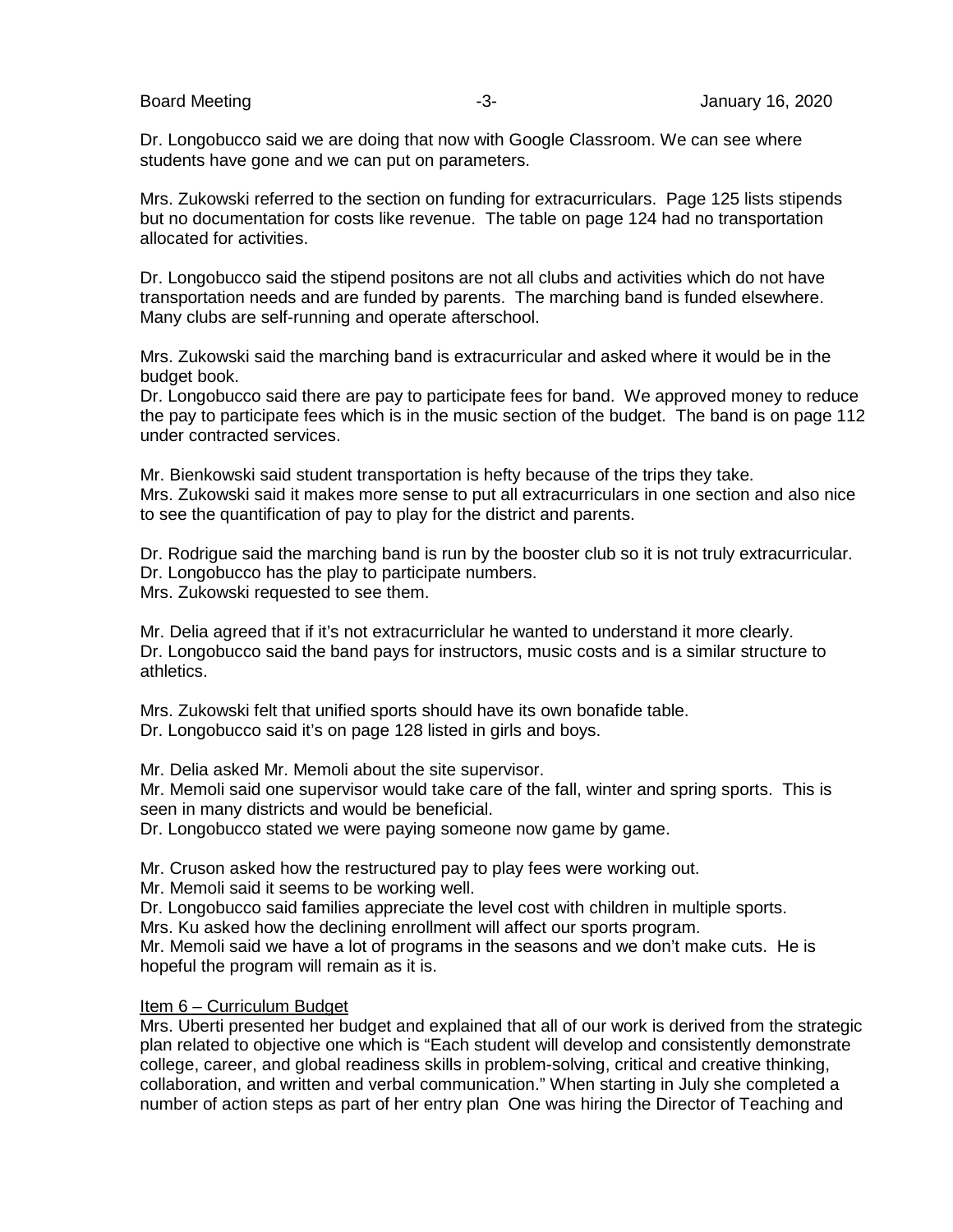Learning and with Dr. Purcaro, we have moved forward with listening, learning and leading which helped develop her budget. Items presented were staff and curriculum development, staff training, contracted services, and textbooks.

Mr. Vouros said we need to be sure that all are able to take part in staff development.

Mrs. Zukowski asked how teachers manage teaching two different courses. Mrs. Uberti said that is the importance of curriculum and also the teachers are certified to teach the courses.

Mrs. Zukowski asked about having sufficient prep time. Mr. Vouros said teachers collaborate with other teachers in the same course. People are there to assist them.

Dr. Rodrigue said those teachers have done this before. They would access the same professional development as others in that discipline.

Item 7 – Public Participation

MOTION: Mr. Cruson moved to adjourn. Mr. Vouros seconded. Motion passes unanimously.

Item 8 - Adjournment The meeting adjourned at 8:52 p.m.

Respectfully submitted:

\_\_\_\_\_\_\_\_\_\_\_\_\_\_\_\_\_\_\_\_\_\_\_\_\_\_\_\_\_\_\_\_\_\_\_\_\_\_\_ Daniel J. Cruson, Jr. **Secretary**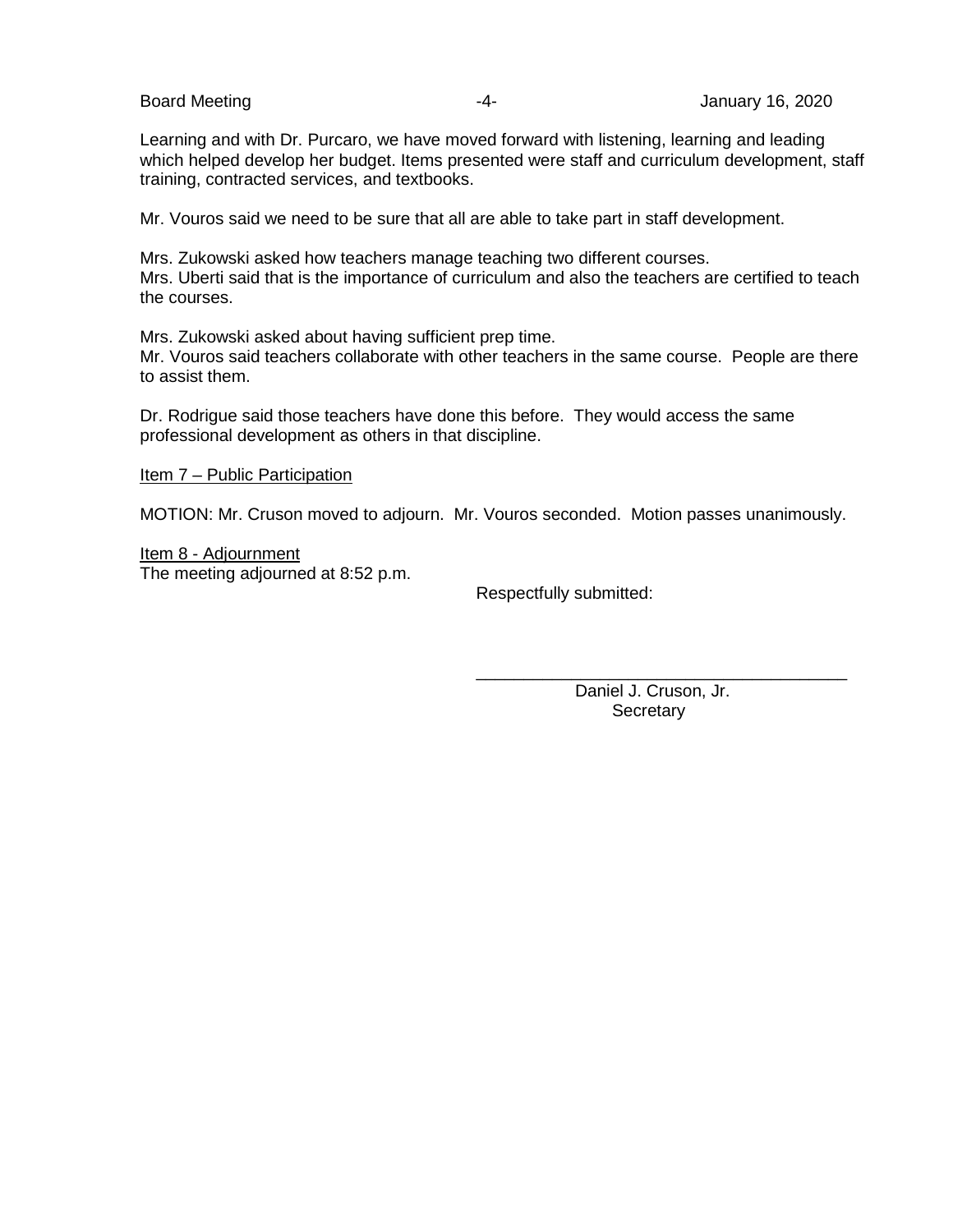# **District SPED Numbers**



**School Year**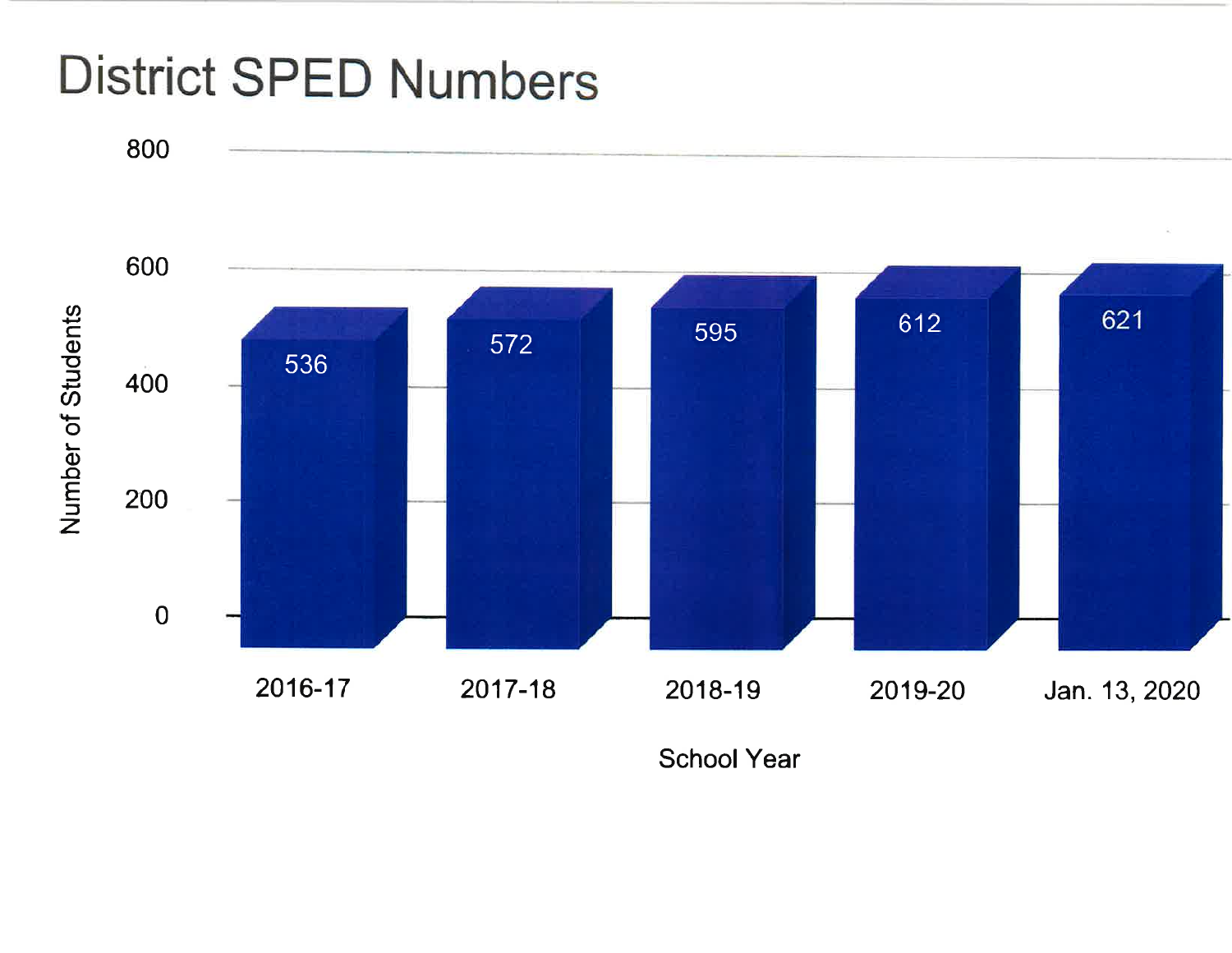

2017-18

5.00%

 $0.00%$ 

2015-16

2016-17

**School Year** 

2018-19

Jan 13, 2020

2019-20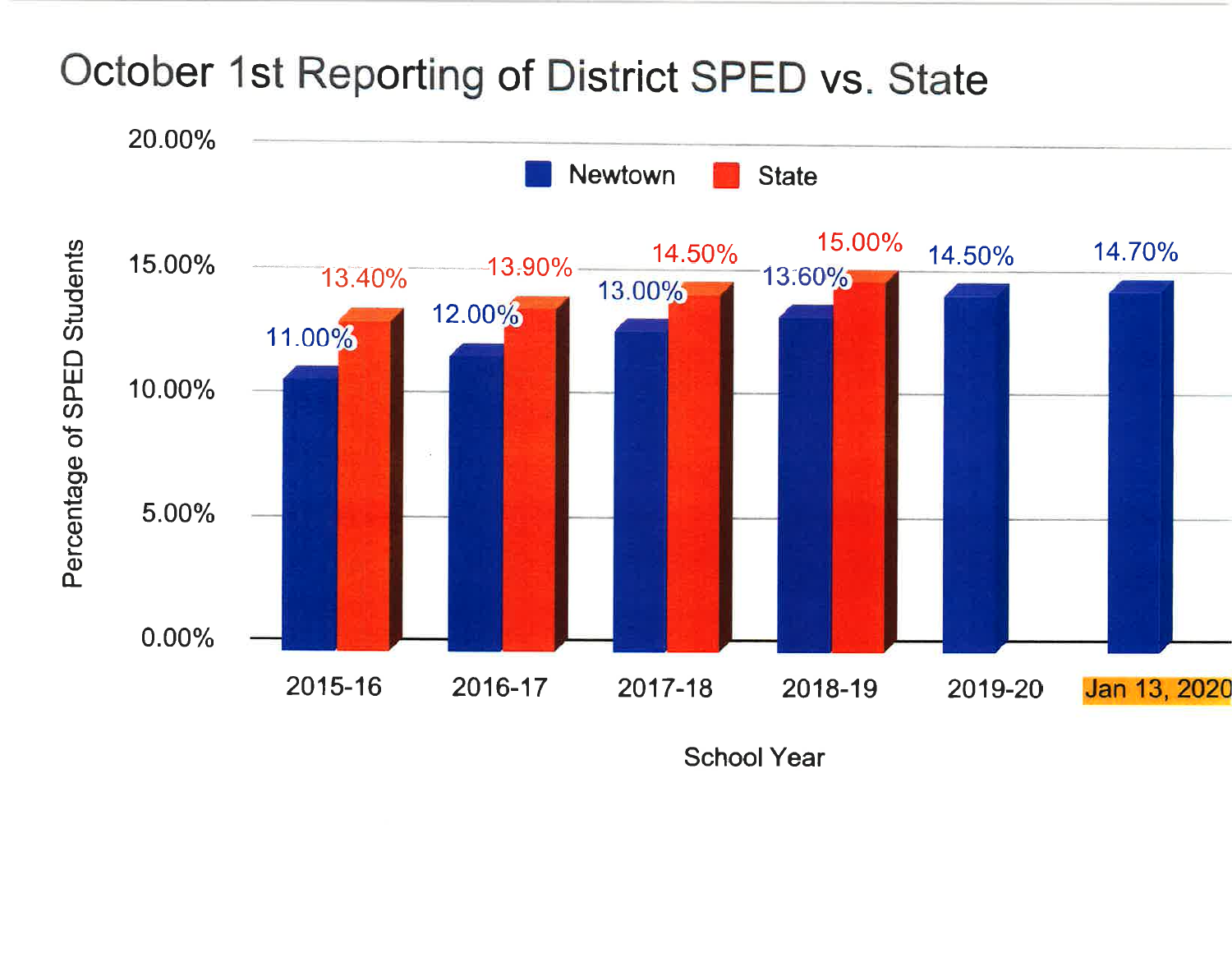# **Newtown High School**



# 2020-2021 Budget Presentation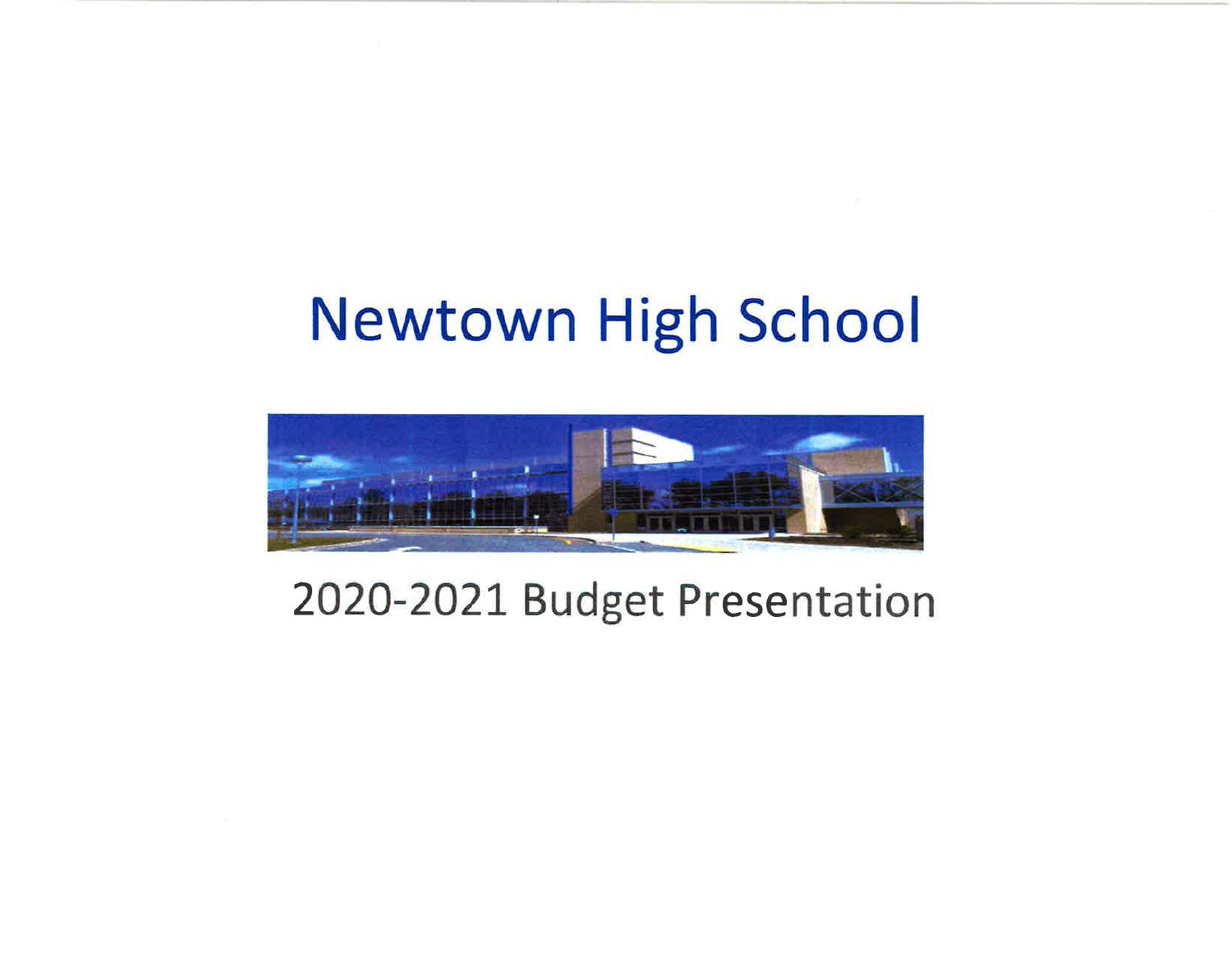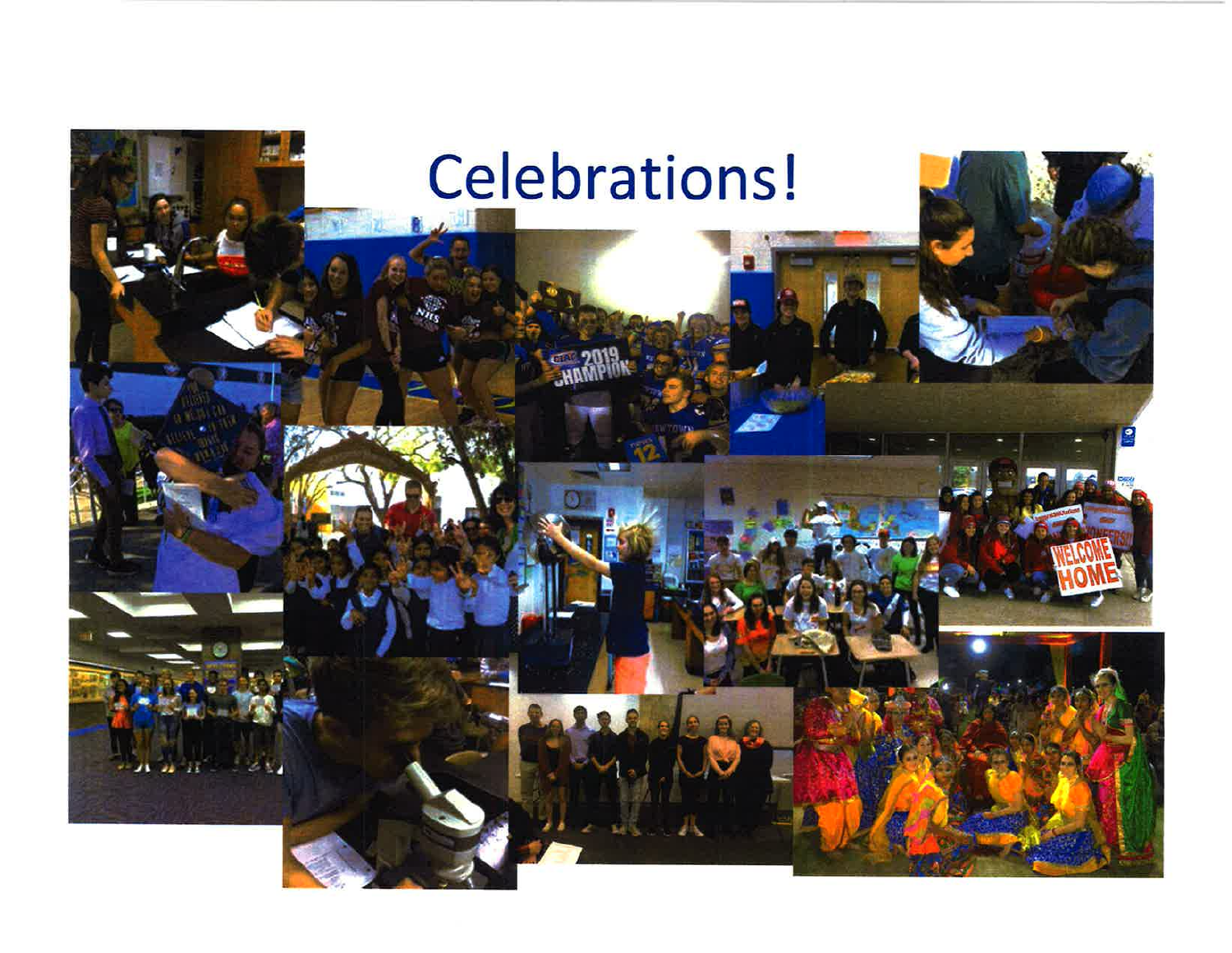# Proposed 2020-2021 Budget

#### **Additions**

# **❖ Athletics**

- ✔ Site Supervisor
- $\vee$  Lacrosse Goals

# $\triangle$  Music

**√** Concert Tuba

# **❖ Tutor**

In School Suspension

# **Reductions**

- ❖ Certified Positions
	- ✔ 1.0 FTE- Assistant Principal
	- ✔ 1.0 FTE World Language
	- $\overline{\smash{\checkmark}}$  .60 FTE-English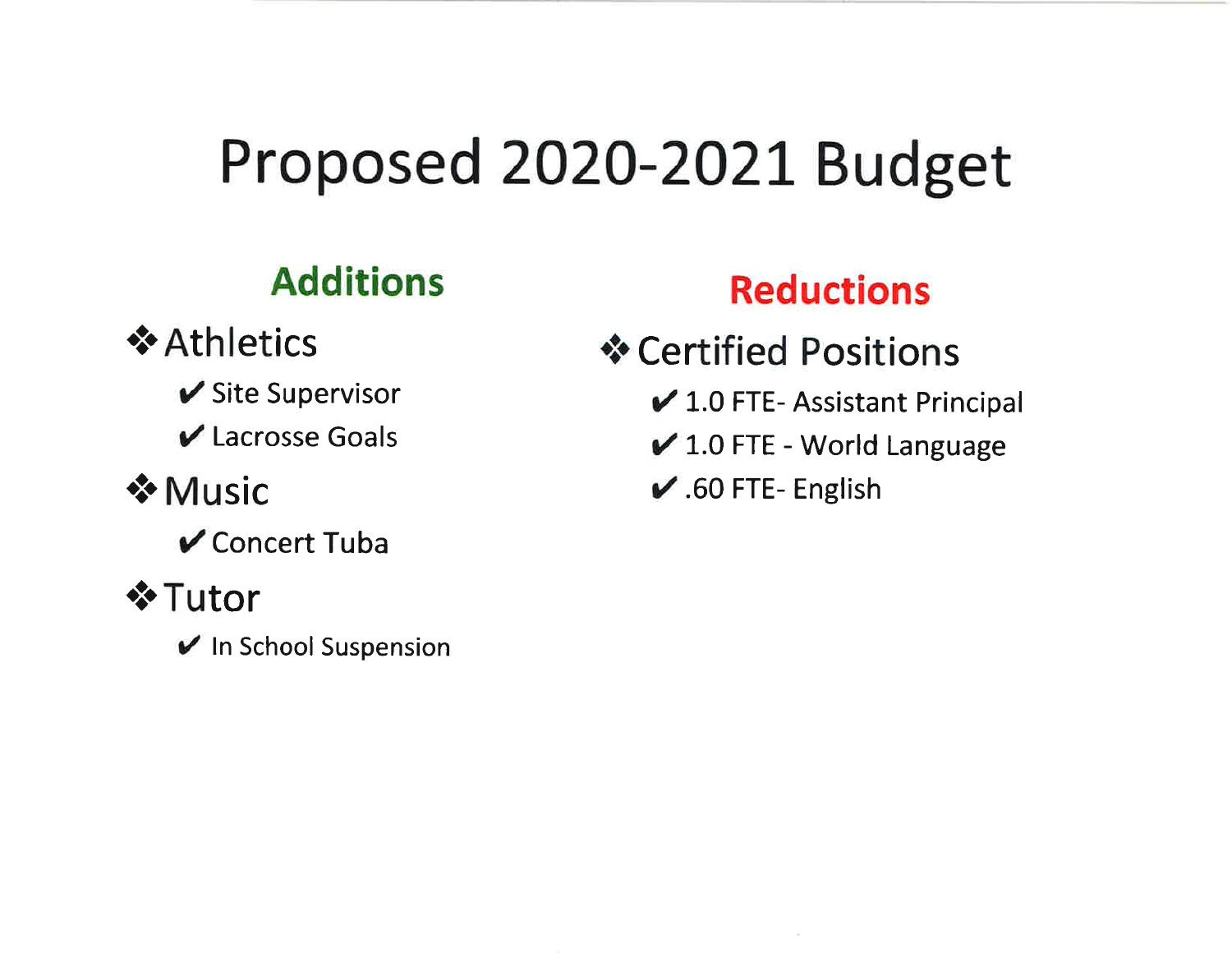# **Class sizes and enrollment**

|                       | 2019-2020 Actual (1516 Students) |                          |         | 2020-2021 Projected (1443 Students) |                                |         |
|-----------------------|----------------------------------|--------------------------|---------|-------------------------------------|--------------------------------|---------|
| Department            | <b>Students</b><br>(FTE)         | <b>Sections</b><br>(FTE) | Average | <b>Students</b><br>(FTE)            | <b>Sections</b><br>$($ FTE $)$ | Average |
| <b>English</b>        | 1528                             | 77.5                     | 19.7    | 1454                                | 74.5                           | 19.5    |
| <b>World Language</b> | 1087                             | 55.0                     | 19.8    | 1035                                | 50.0                           | 20.7    |
|                       |                                  |                          |         |                                     |                                |         |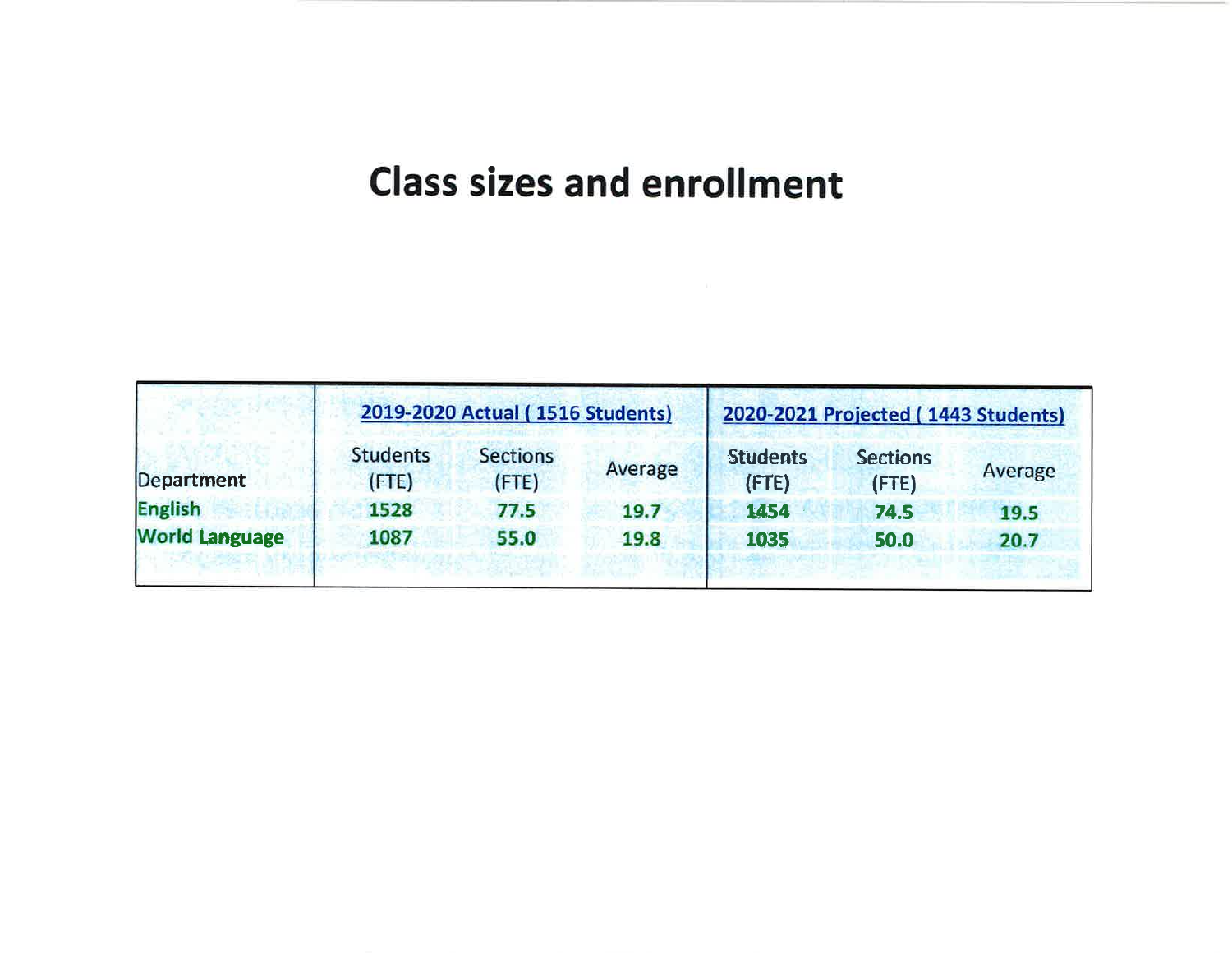# Curriculum & Staff Development **Budget Proposal** 2020-2021

Anne Uberti **Assistant Superintendent** Presentation to the Board of Education **January 16, 2020**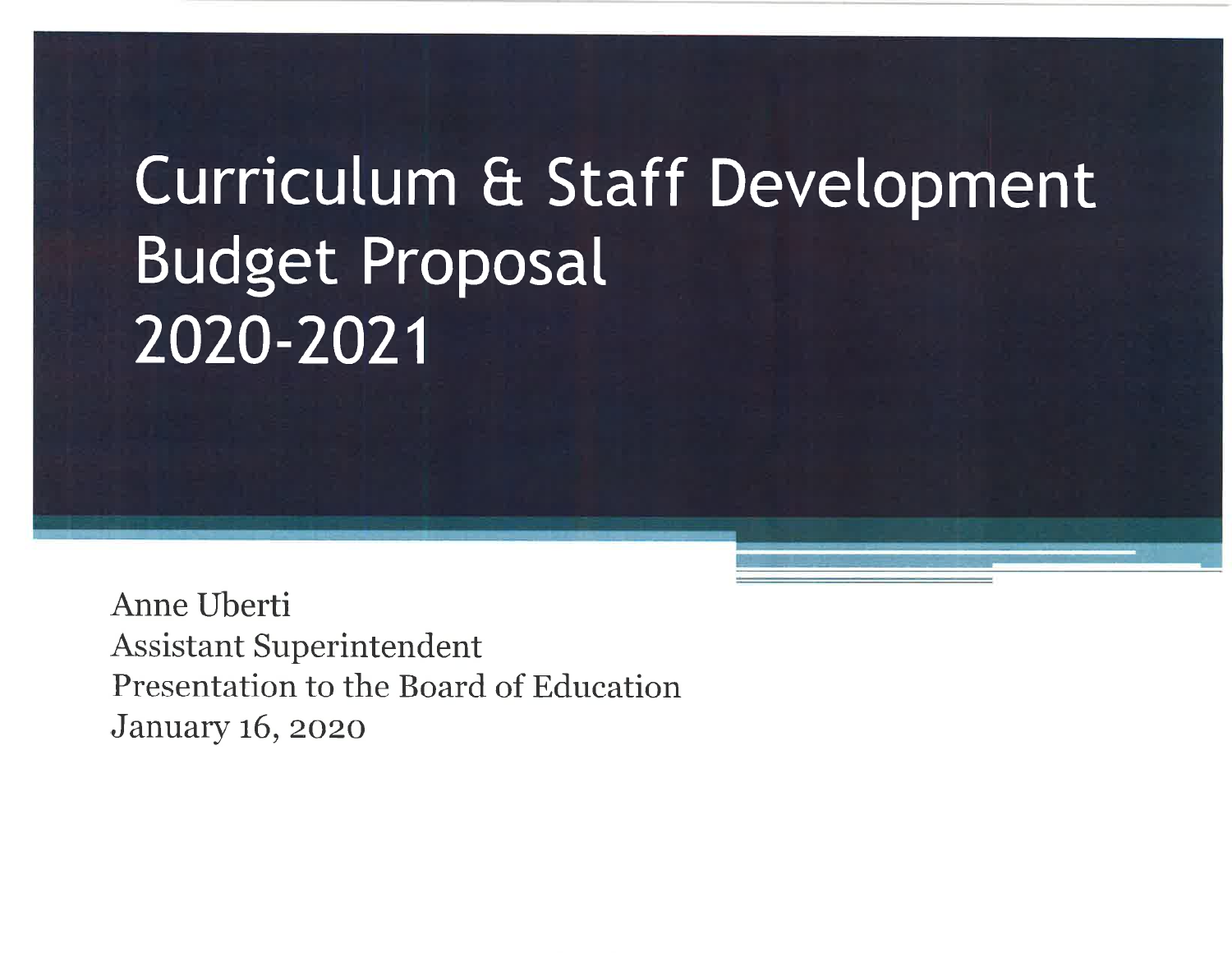# Newtown Public Schools Strategic Plan

Objective I:

Each student will develop and consistently demonstrate college, career, and global readiness skills in problemsolving, critical and creative thinking, collaboration, and written and verbal communication.

Strategy 1: We will develop and implement a rigorous academic curriculum and ensure that all staff use effective instructional tools, best practices, assessment data and intervention resources to improve academic standing and inspire students to excel.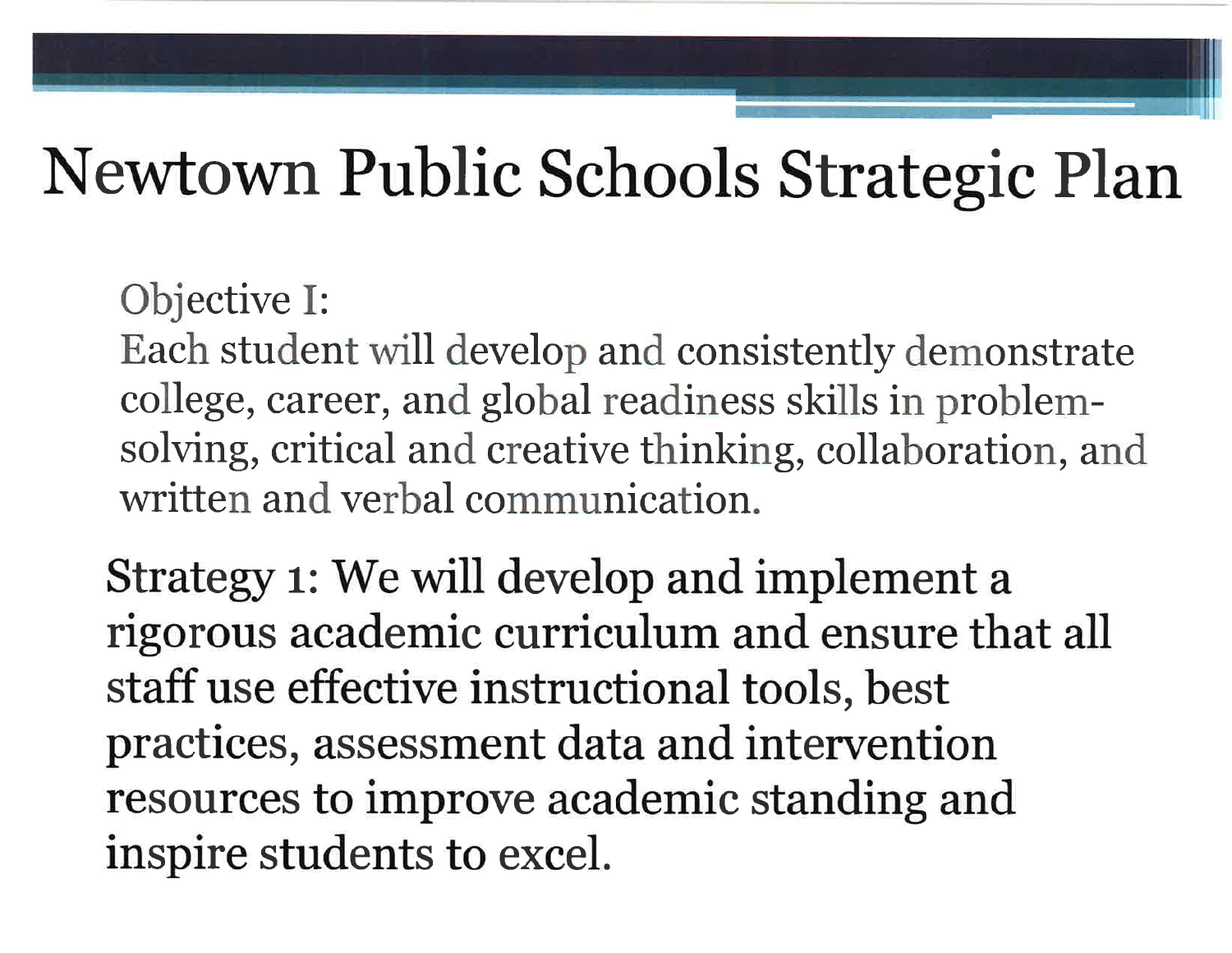# Listening, Learning, Leading

Establishing priorities related to curriculum and instruction

- $\triangleright$  Thorough review of student outcome data (both in-house and state-wide testing)
- $\triangleright$  First-hand observations of K-12 classroom practice (over 90 learning walks to date)
- $\blacktriangleright$  Conversations with principals, assistant principals and curriculum leaders regarding instructional strengths and areas in need of improvement
- > Conversations with classroom teachers on what they need to further their level of expertise
- $\triangleright$  Discussions with Board members in C&I
- $\triangleright$  Input from parents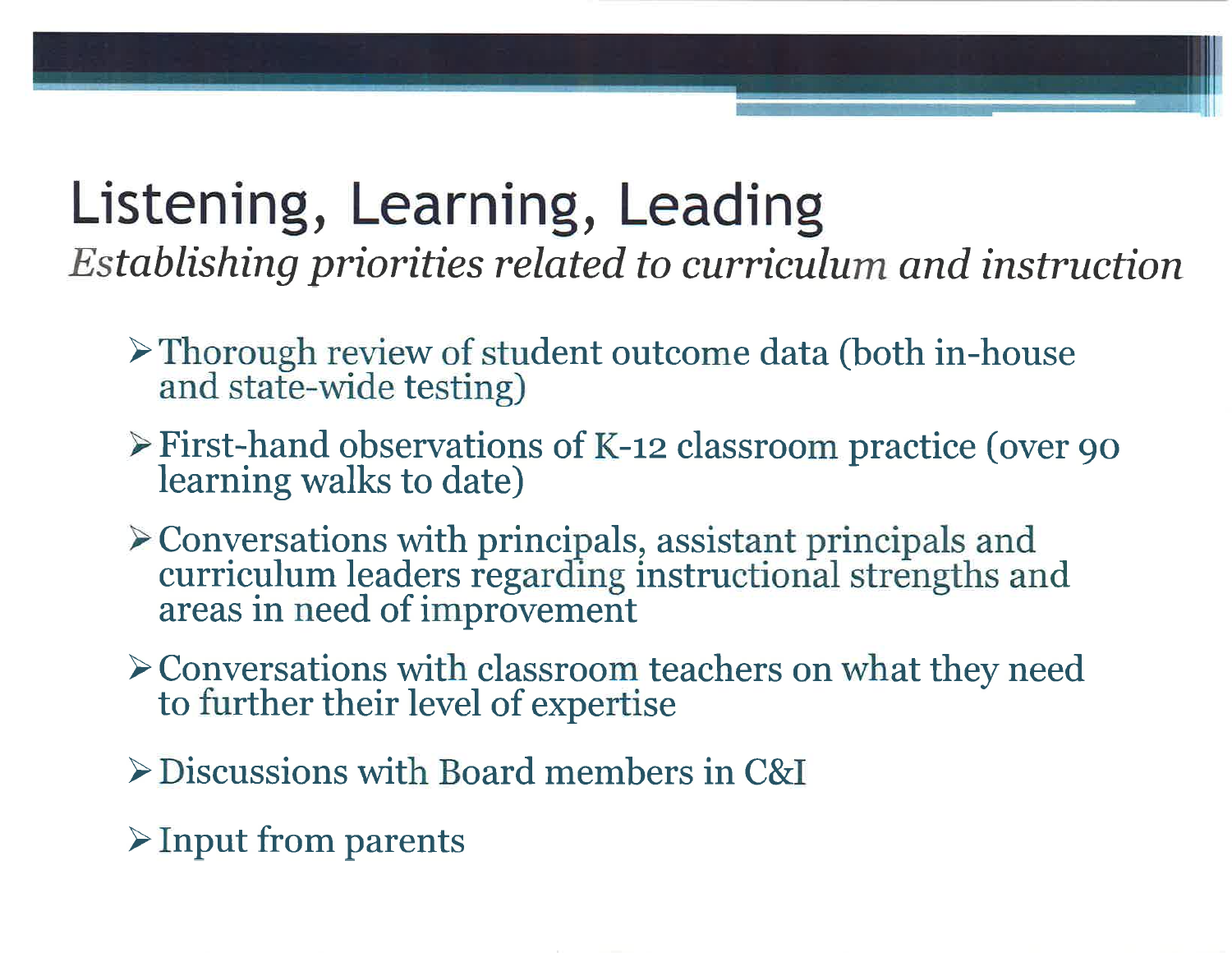# Staff & Curriculum Development

Provides support for :

- $\triangleright$  Continued revision and development of curriculum in the District model (CBCI)
	- Continued training to build internal capacity for CBCI
	- Summer curriculum work

## $\triangleright$  In-house staff development opportunities

- Two professional development coordinators a.
- Staff-delivered professional development on selected topics
- New Teacher Training and Support (TEAM) щ
- Collaborative Planning Summer Meetings for K-4 Leadership Teams ₩.

#### $\triangleright$  District Steering Committees that provide leadership and direction in the following areas:

- **English Language Arts**
- Mathematics
- Science
- **Social Studies**
- Digital Literacy & Technology
- Curriculum Development
- **Professional Development**
- Special Project (Vision of the Graduate)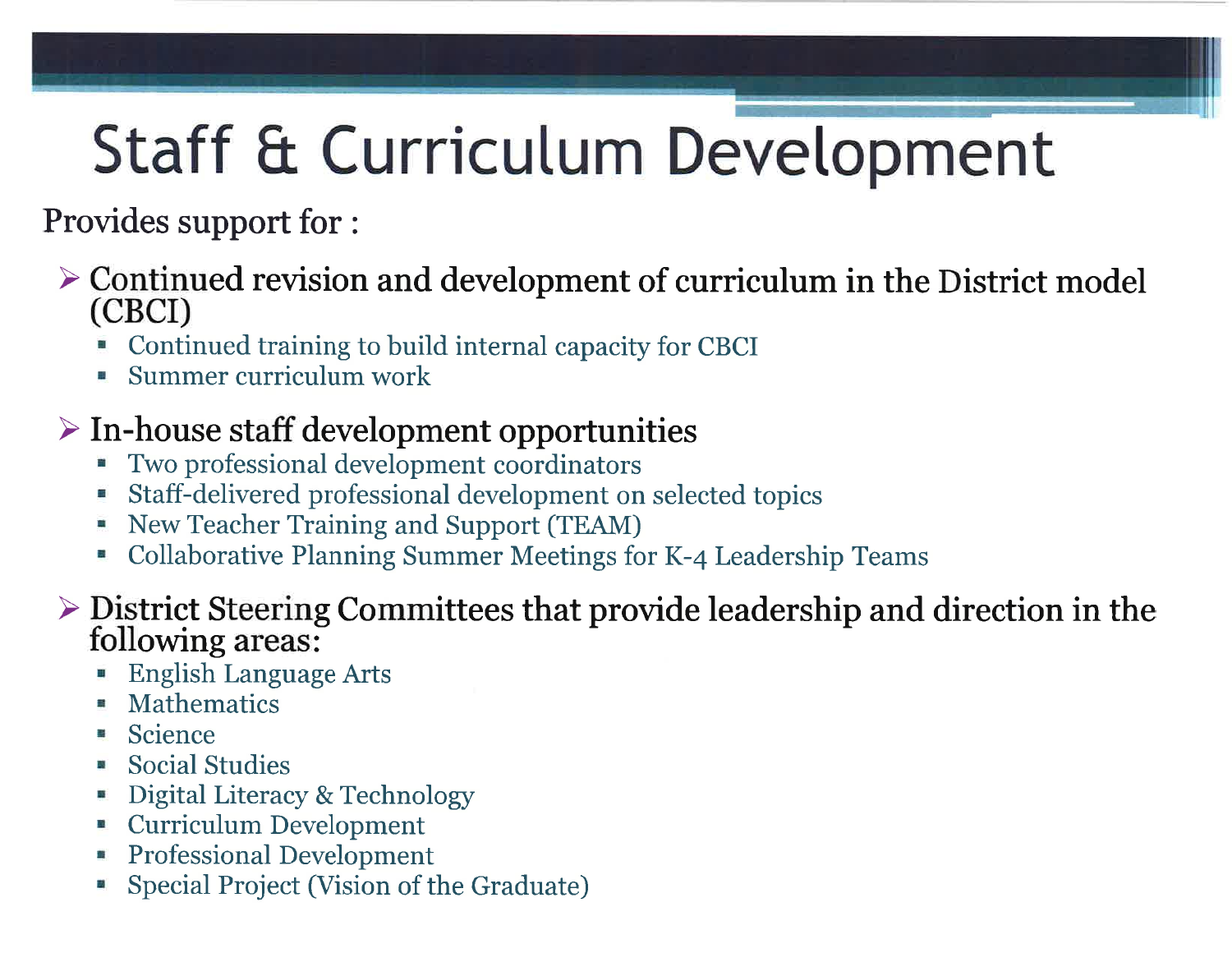# **Staff Training**

Professional development opportunities provided by outside consultants:

#### $\triangleright$  Embedded staff development focusing on mathematics, science and language arts

- " Specific training for teachers of math in the Common Core Mathematical **Practices**
- Continued training for teachers of science related to implementation of Next **Generation Science Standards (NGSS)**
- Professional development on use of Depth of Knowledge (DOK) to increase rigor in reading and writing
- $\triangleright$  Professional Development Day Speakers and Presenters
	- 2 Full District PD Days and 6 District Professional Learning Community (DPLC) days
- $\triangleright$  TEAM Mentor Training
	- State-mandated training of mentors and scorers of New Teacher Reviews of ш Practice

## $\triangleright$  Attendance at Regional and National Conferences

- Connecticut Reading Association
- Association of Teachers of Mathematics in New England
- National Associations of Elementary and Secondary School Principals
- National Council of Teachers of Mathematics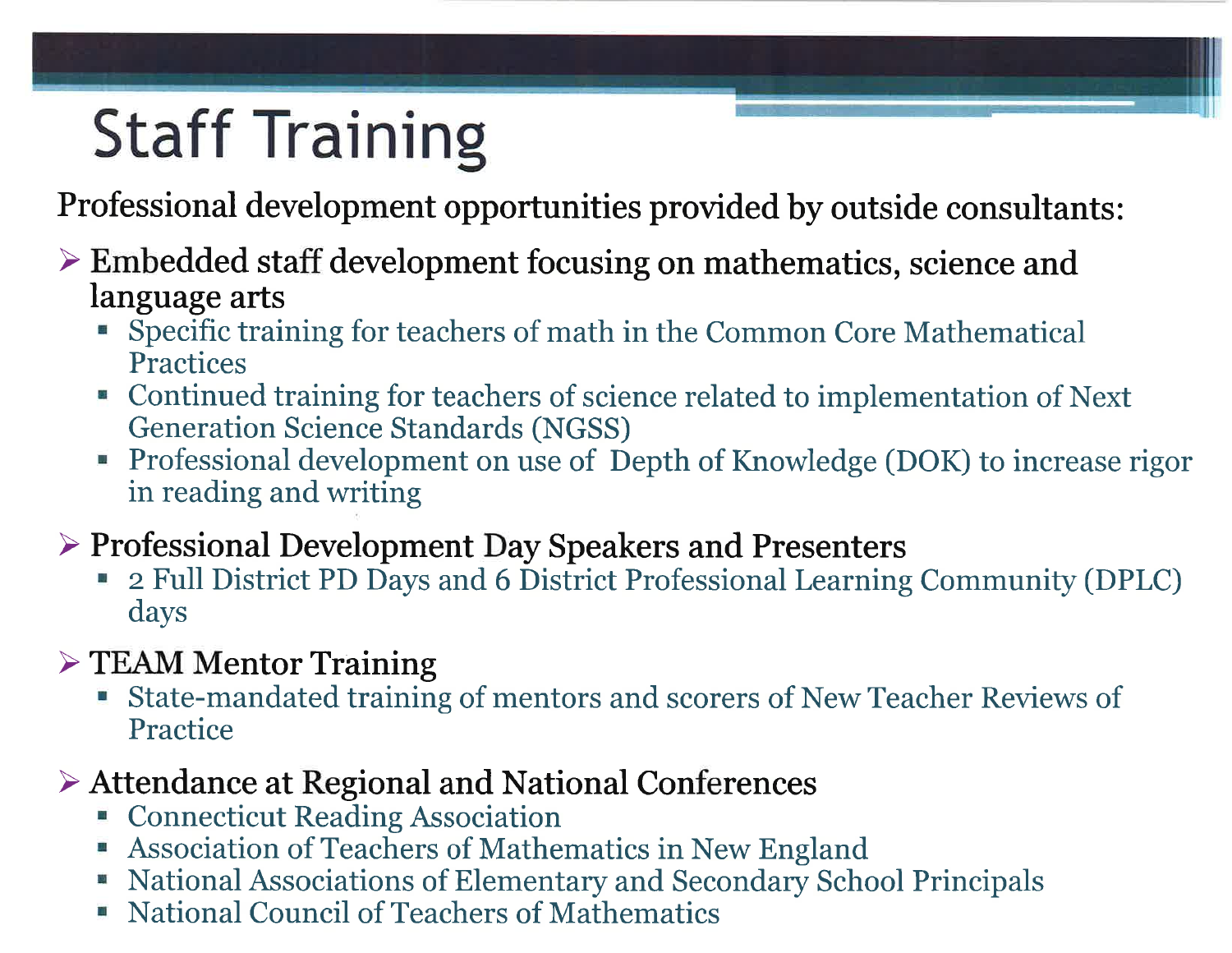# **Contracted Services**

## $\triangleright$  Panorama

- Annual parent, staff and student climate surveys
- Bi-annual student social-emotional learning surveys

## $\triangleright$  Rubicon Atlas

- Curriculum management platform

## $\triangleright$  NWEA Map w/Map Accelerator

- Measures of Academic Progress district-wide computer adaptive assessments of academic progress
- Partnership with Khan Academy will provide personalized learning plans that will help teachers quickly and easily deliver a personalized learning path for every student based on their MAP Growth results

# $\triangleright$  Dibels

- The Dynamic Indicators of Basic Early Literacy Skills® (DIBELS) are a set of procedures and measures for assessing the acquisition of early literacy skills
- Used a universal screening tool for early detection of possible reading disabilities

## $\triangleright$  Virtual High School

• Online learning opportunities for those who have not had success in the traditional school setting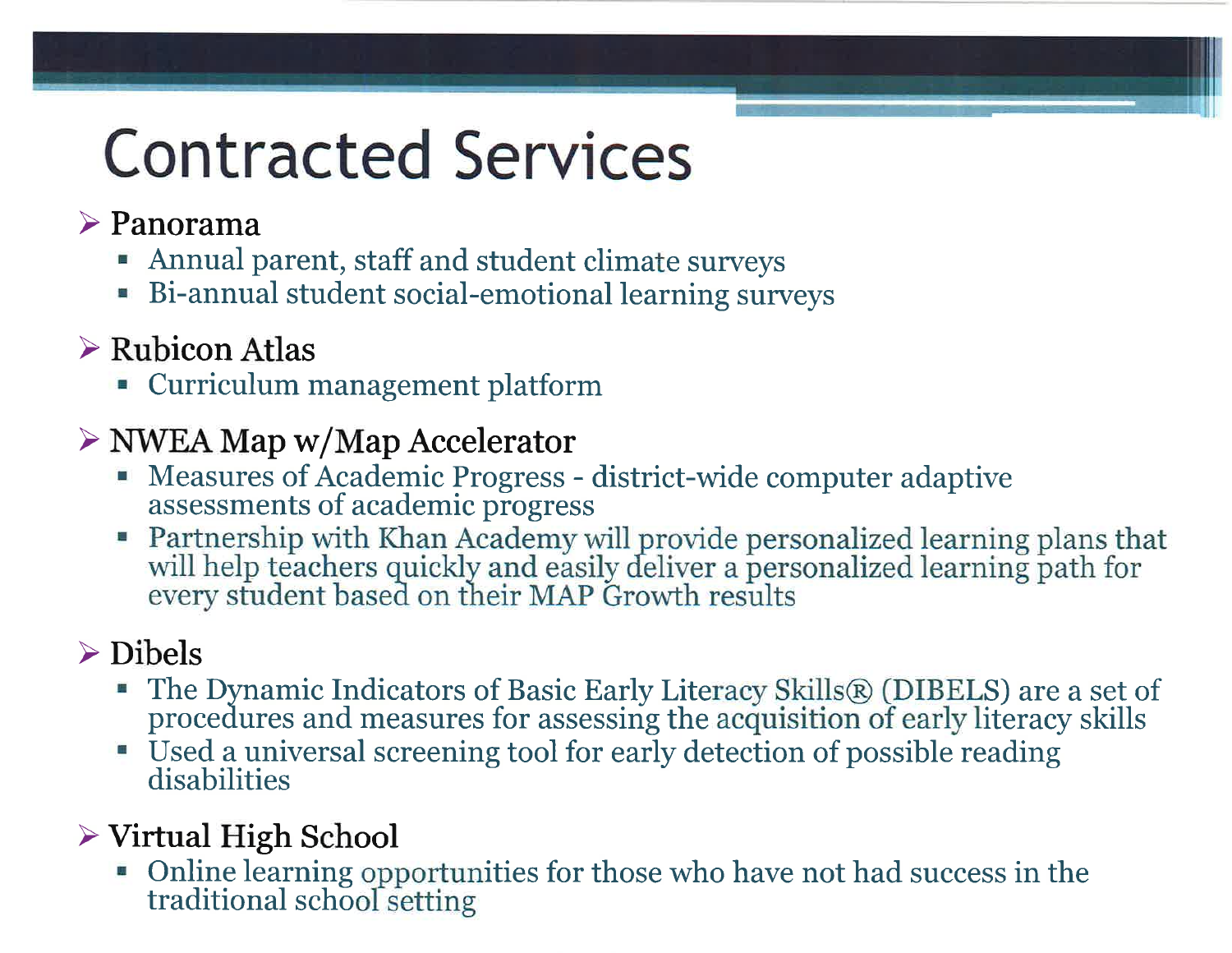# **Textbooks**

# ≻ Middle School Science Resource

" Currently piloting Discovery Tech Book while exploring other resources

## > Math Resource Review/Renewal or Replacement

- Stepping Stones (K-4), adopted in 2013, original 5-year contract expired in 2018; 1-year renewals in 18-19 and 19-20; 1-year renewal planned for 20-21
- Envision (5-6) adopted in 2014, original 6-year contract will expire in 2020; 1-year renewal planned for 20-21
- Big Ideas (7-8) will not expire until 2023
- Currently, reviewing K-6 math resources for potential adoption of a new resource in 2021
- Contract would begin in the spring of 2021 for rollout and training prior to implementation in fall of 2021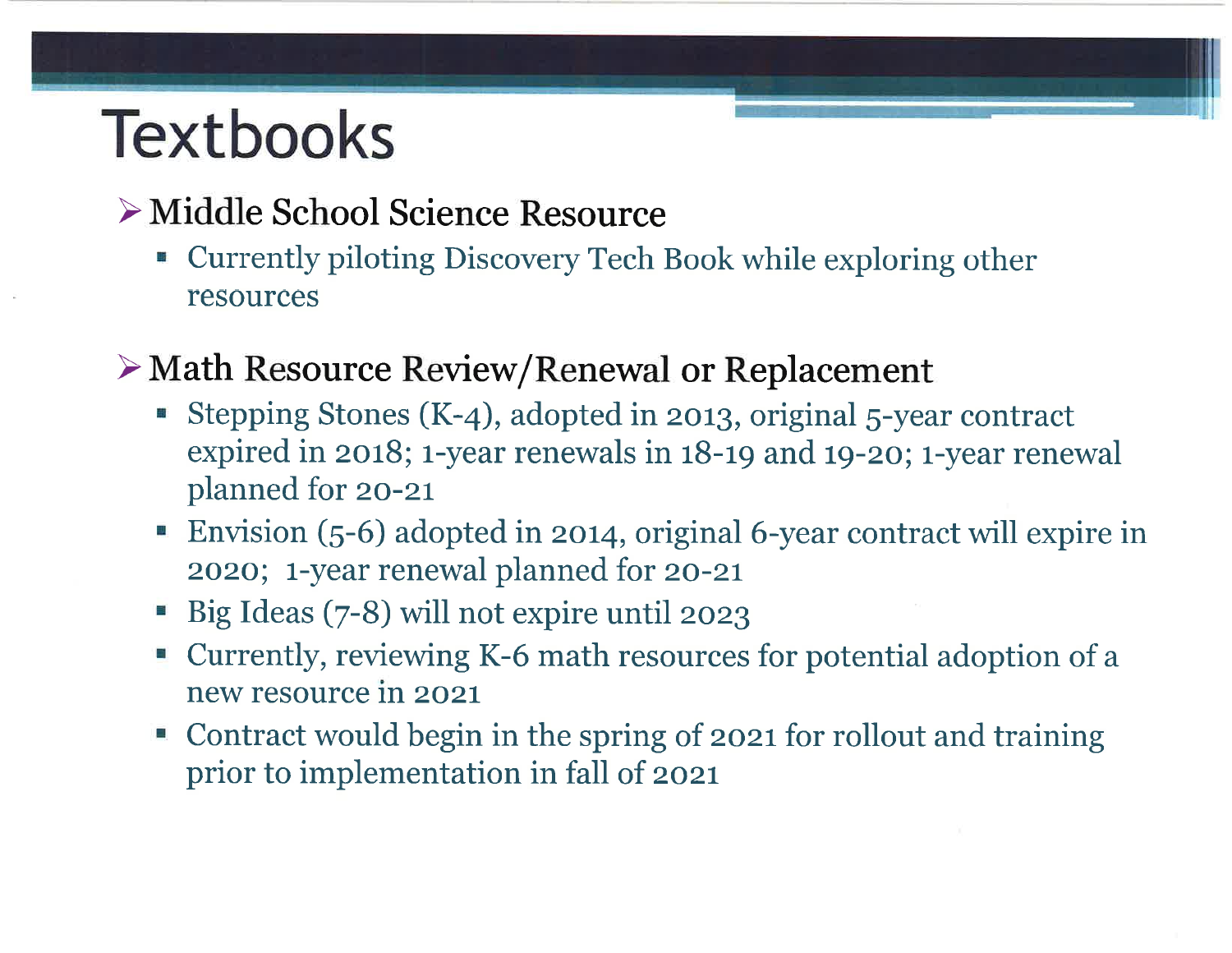# Other notable changes to Curriculum & Instruction Budget

## $\triangleright$  Director Salaries

- Full year with Director of Teaching and Learning
- Director of Visual & Performing Arts
- K-12 Director of Guidance
- $\triangleright$  Specialist Salaries
	- > 2 Spanish teachers at the elementary level
	- $\triangleright$  ELL teacher
- $\triangleright$  Para-educators
	- 2 training days/year (Contractual)
- $\triangleright$  Substitutes
	- To allow for embedded professional development opportunities through a combination of release time and coaching
- $\triangleright$  Staff Travel
	- Includes mileage for traveling staff and other travel-related expenses incurred to attend conferences